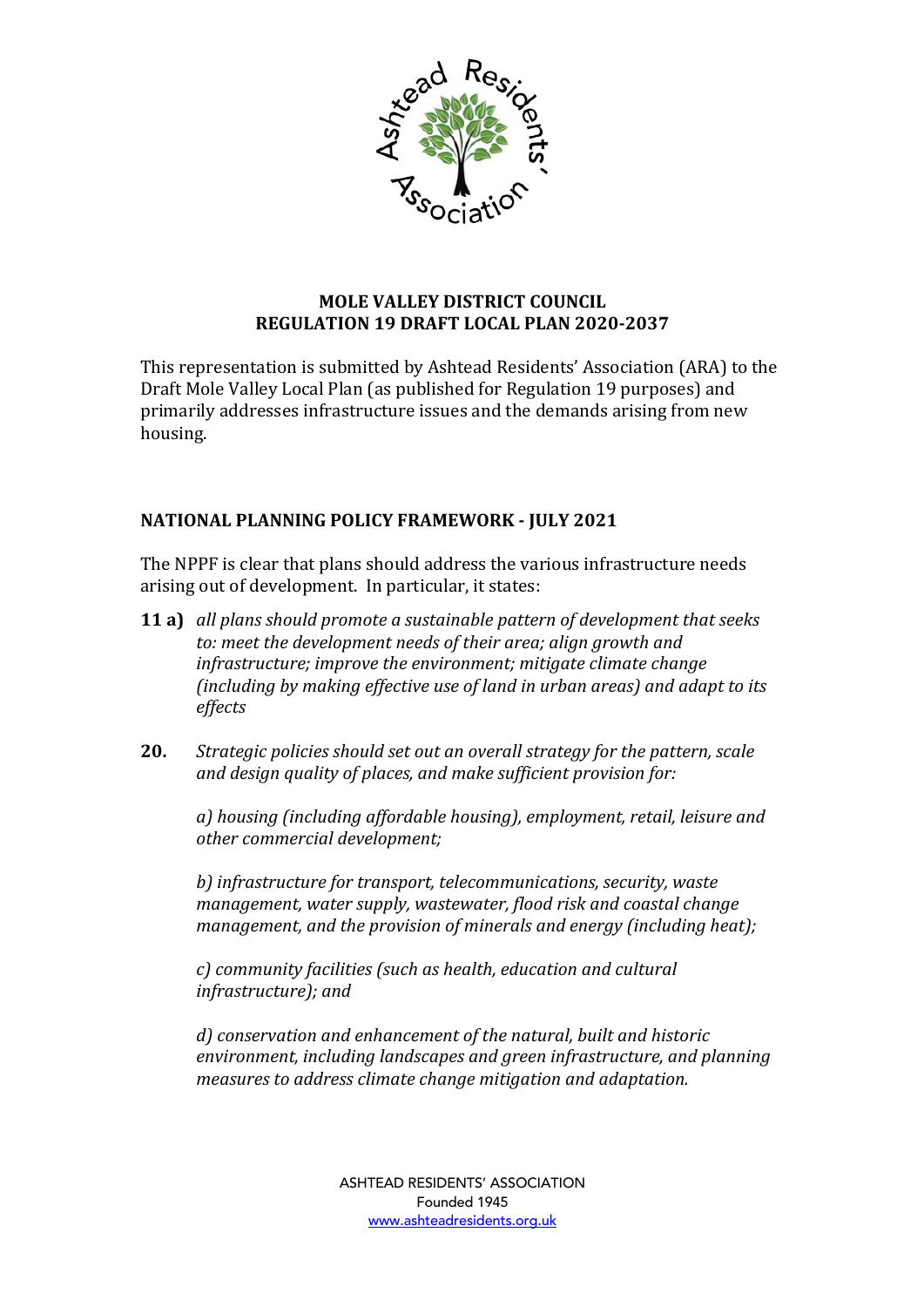**104.** *Transport issues should be considered from the earliest stages of* plan-making and development proposals, so that:

a) the potential impacts of development on transport networks can be *addressed;*

b) opportunities from existing or proposed transport infrastructure, and *changing transport technology and usage, are realised – for example in* relation to the scale, location or density of development that can be *accommodated;*

*c*) opportunities to promote walking, cycling and public transport use are *identified and pursued;*

*d)* the environmental impacts of traffic and transport infrastructure can be *identified, assessed and taken into account* – *including appropriate* opportunities for avoiding and mitigating any adverse effects, and for *net environmental gains; and*

 $e)$  patterns of movement, streets, parking and other transport *considerations are integral to the design of schemes, and contribute to making high quality places.*

- **105.** *The planning system should actively manage patterns of growth in support* of these objectives. Significant development should be focused on locations which are or can be made sustainable, through limiting the need to travel and offering a genuine choice of *transport modes.* This can help to reduce *congestion and emissions, and improve air quality and public health. However, opportunities to maximise sustainable transport solutions will* vary between urban and rural areas, and this should be taken into account *in both plan-making and decision-making.*
- **159.** *Inappropriate development in areas at risk of flooding should be avoided by* directing development away from areas at highest risk (whether existing or *future*). Where development is necessary in such areas, the development *should be made safe for its lifetime without increasing flood risk elsewhere.*
- **160.** *Strategic policies should be informed by a strategic flood risk assessment,* and should manage flood risk from all sources. They should consider *cumulative impacts in, or affecting, local areas susceptible to flooding, and* take account of advice from the Environment Agency and other relevant flood risk management authorities, such as lead local flood authorities and *internal drainage boards.*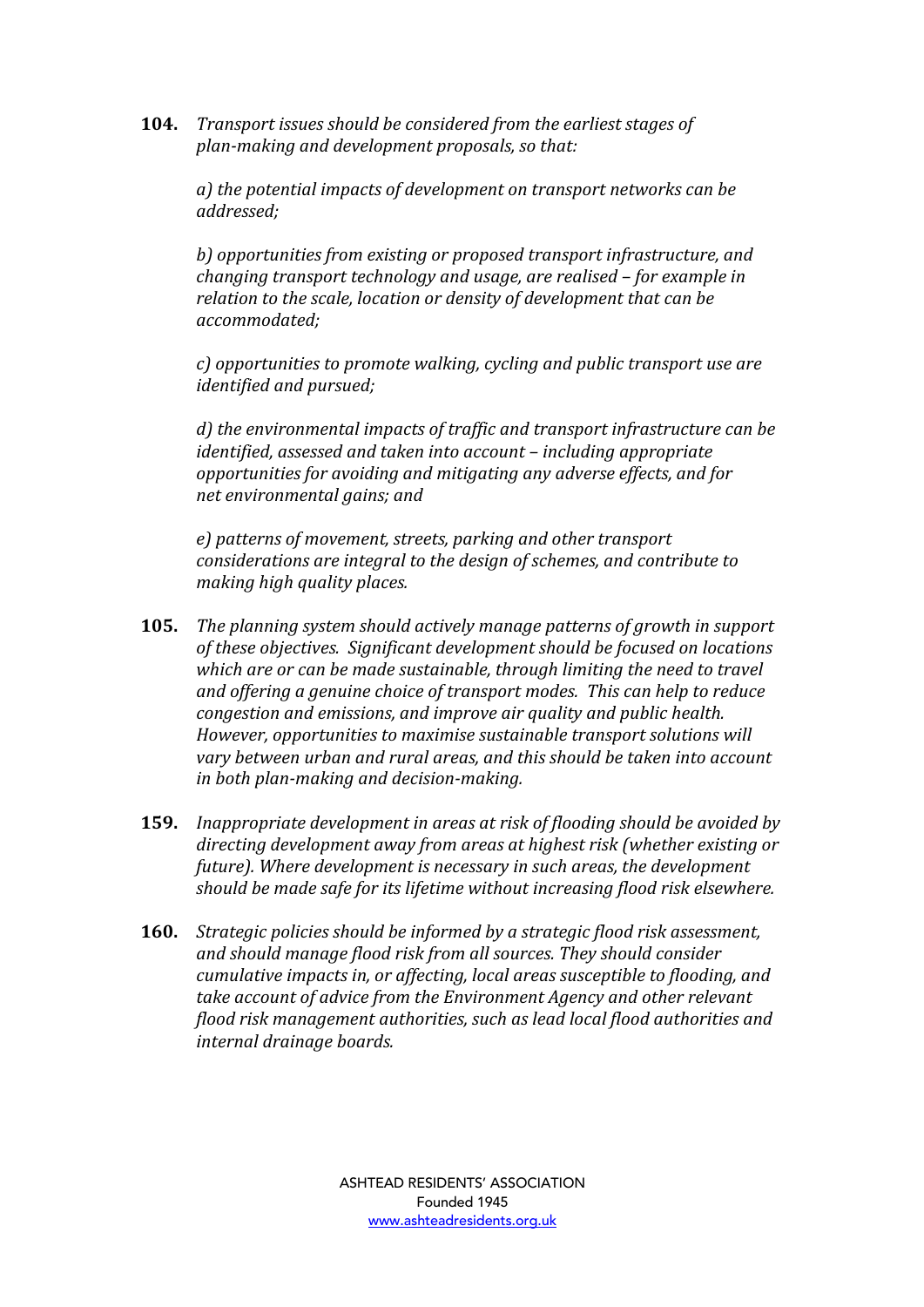## **DRAFT MOLE VALLEY LOCAL PLAN**

### The key new policies affecting Ashtead are Policies S1, H1 and H2.

#### $\Rightarrow$  POLICY S1: SUSTAINABLE MOLE VALLEY

#### **Sustainable Development**

**1.** The Council will expect the development proposals and use of land to contribute positively to the social, economic and environmental enhancement of Mole Valley. *Planning applications that are consistent with the policies in the plan (and with* relevant policies contained within other elements of the Mole Valley Development *Plan)* will be supported, unless material considerations indicate otherwise.

#### **Housing Growth**

- **2.** *The Council will enable the delivery of new homes to help meet the needs of Mole* Valley and the wider south-east region by aiming to deliver at least 6,000 new *homes over the plan period 2020-2037 (353 new homes per annum).*
- **3.** In order to achieve this target, the Council has adopted the following spatial *strategy:* 
	- *a*) Allocated town centre sites in Leatherhead and Dorking for housing-led *redevelopment;*
	- *b*) *Developed policy* (Policy H2) and set indicative densities for site allocations to ensure brownfield land sites achieve their appropriate capacity
	- *c) Allocated outdated office complexes in Ashtead and Dorking for housing-led regeneration;*
	- *d)* Released sites which were modest contributors to the objectives of the Green *Belt for housing around the built up areas of Ashtead, Bookham, Dorking and* Leatherhead:
	- *e*) Released sites which were modest contributors to the objectives of the Green Belt for housing within and around Hookwood to complement the economic *growth point of the Gatwick area;*
	- *f*) Developed policy and amended Green Belt boundaries to permit appropriate development in the villages inset from the Green Belt, namely Beare Green, Brockham, Capel, Charlwood, and Westcott; and,
	- g) *Developed policy and amended village boundaries to permit limited infilling* development in the villages washed over by the Green Belt and in the *Countryside Beyond the Green Belt.*
- **4.** As a result of these measures, the Council anticipates that that new housing will be *delivered in the following locations in the following approximate proportions:*

*Dorking area 24% Leatherhead Area 30% Ashtead Area 12% Hookwood Area 15% Bookham area 7% Rest of district 12%*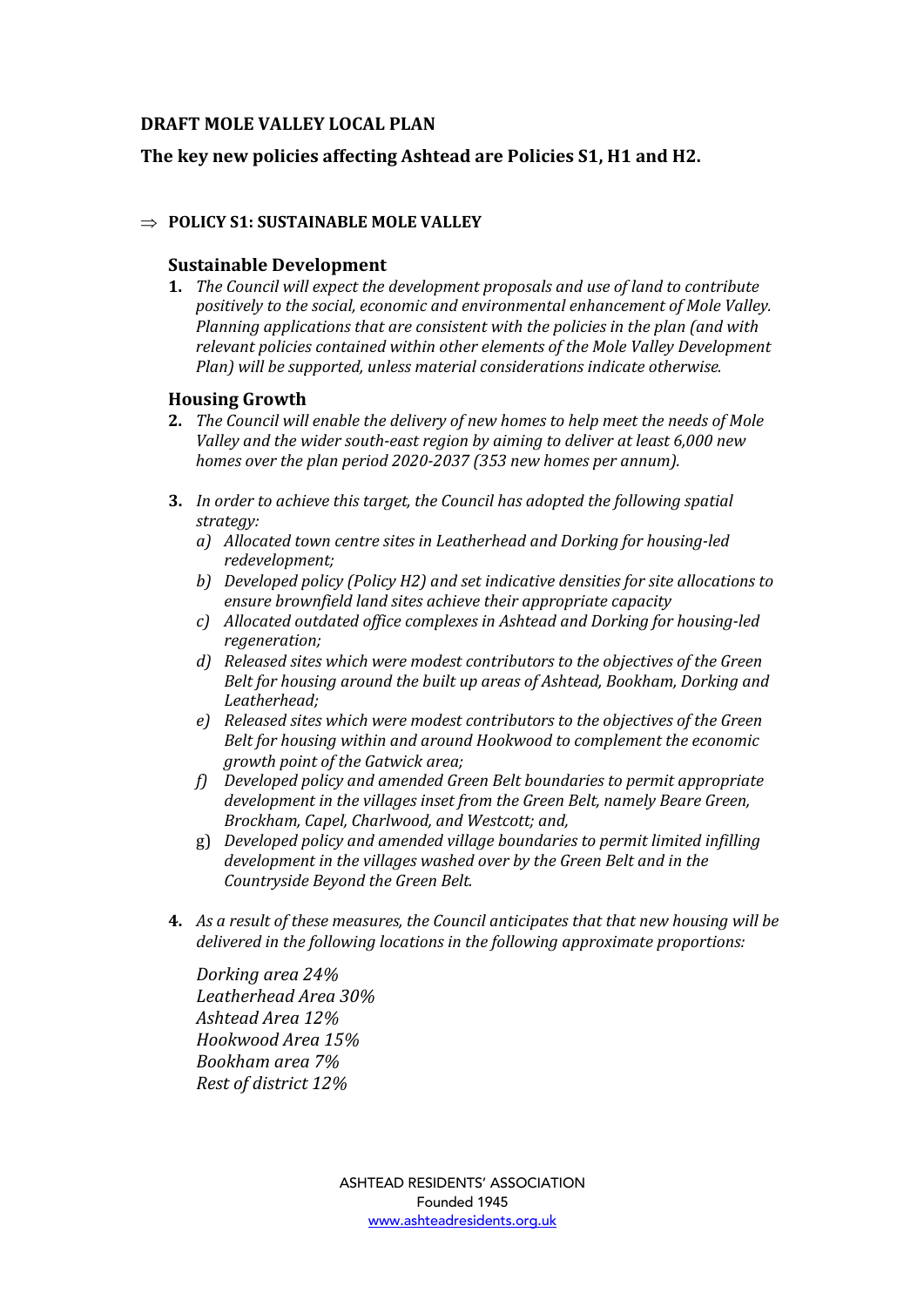#### **6.** Infrastructure provision

To ensure a liveable District, the Council will work with:

*f*) Developers to deliver new early years facilities in Ashtead, Bookham, *Dorking, Hookwood and Leatherhead: g*) Surrey County Council and developers to ensure District-wide and individual transport improvements take place across the District; *h*) Flood prevention schemes target areas of flood risk; and, *i*) Statutory undertakers to ensure utility improvements meet existing and new demands, especially in Ashtead, Dorking, Leatherhead and Ockley

#### **Character Protection**

- **7.** All development proposals will be expected to:
	- *a*) *Conserve and enhance the Surrey Hills Area of Outstanding Natural Beauty* and the District's Area of Great Landscape Value;
	- b) Minimise the impact on the integrity of the Green Belt;
	- *c*) Conserve and, where necessary, enhance the District's heritage and biodiversity *assets; and,*
	- *d)* Protect other elements, designated or non-designated, which contribute to *local character*
- **8.** *The Council will produce design codes for the District in due course.*

### $\Rightarrow$  POLICY H1: HOUSING DELIVERY

- **1.** *The housing requirement for Mole Valley is to deliver at least 6,000 additional homes* within the 2020-2037 plan period (353 homes each year).
- **2.** Mole Valley's housing requirement will be achieved by:
	- *a*) *Dwellings built since the start of the plan period (since 1 April 2020);*
	- *b*) *Dwellings currently under construction;*
	- *c*) Dwellings with planning permission and approval, but where development has *not yet commenced;*
	- *d)* Dwellings delivered through site allocations, as detailed in Chapter 8 and shown on the Policies Map;
	- *e*) Dwellings delivered on unidentified small sites (unidentified sites delivering *fewer than 10 dwellings);*
	- *f*) *Dwellings delivered as a result of Policy H2 Development Opportunity Areas* which increases densities in sustainable *locations;* and,
	- *g*) Dwellings delivered through other windfall sites (unidentified sites delivering 10 or more dwellings).
- **3.** At least 10% of Mole Valley's housing requirement will be achieved through the development of sites no larger than one hectare. This will be achieved through the *methods of delivery identified in Part 2.*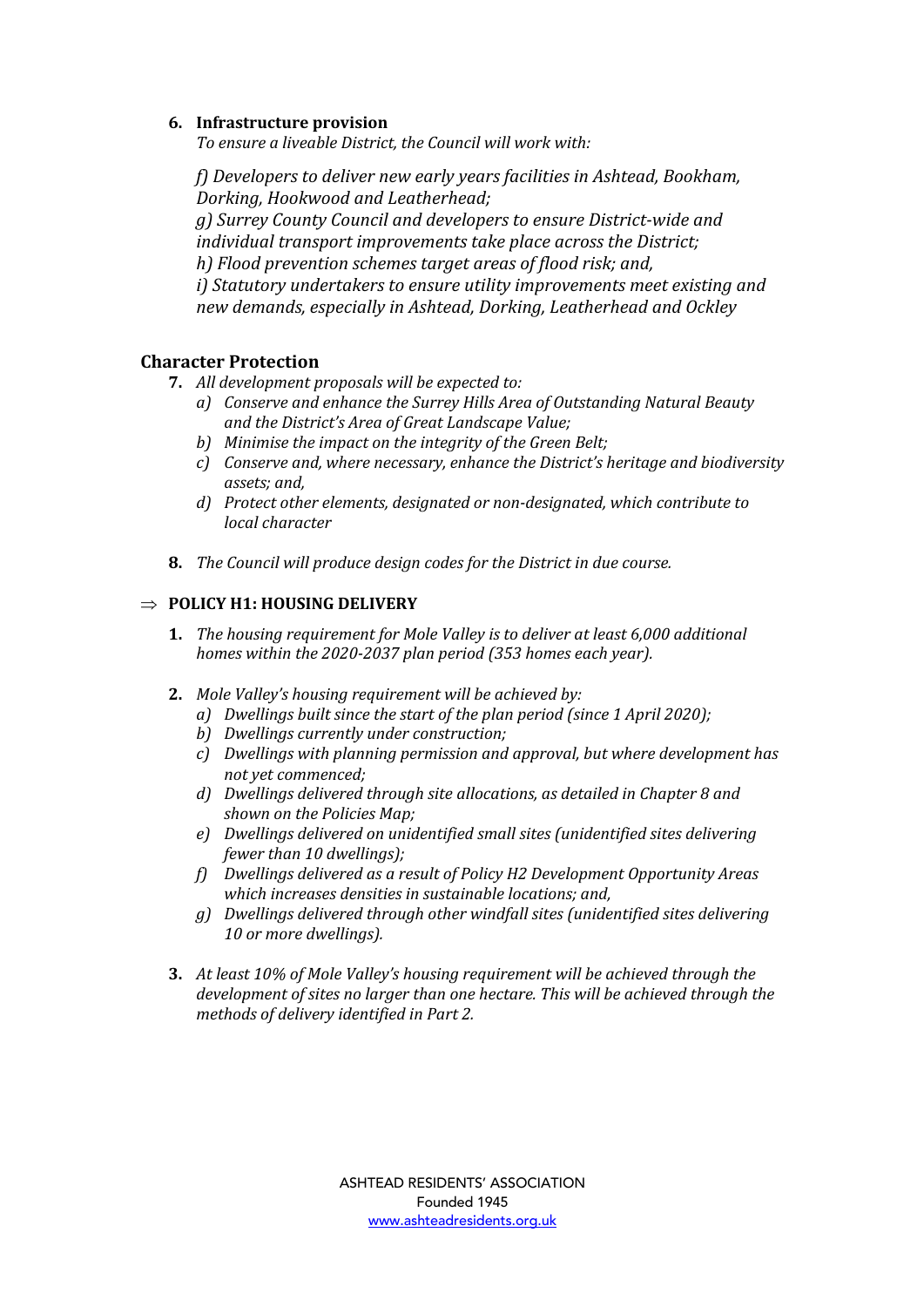**4.** The housing requirements for the designated Neighbourhood Areas within the *District for the plan period (2020-2037)* are as follows:

Ashtead - 690 net new dwellings *Bookham* - 469 net new dwellings *Capel Parish - 195 net new dwellings Ockley Parish - 75 net new dwellings Westcott* - 68 net new dwellings

These housing requirements will be delivered through the allocated development sites in this plan and through windfall development.

#### $\Rightarrow$  POLICY H2: DEVELOPMENT OPPORTUNITY AREAS

## **Policy H2** seeks to capitalise on the housing potential of the urban area and notably has a target minimum density of 50dph. It states:

- **1.** *Within the Mixed-Use Development Opportunity Areas, as shown on the Policies Map* and set out above, the Council will support redevelopments, including changes of use, which make a more efficient use of the site. All development within Dorking and Leatherhead Town Centres will also be required to remain consistent with *Policy EC3.*
- **2.** *Within the Residential Development Opportunity Areas, as shown on the Policies Map and set out above, the Council will support the subdivision of existing large dwellings into flats or the redevelopment of those sites to form smaller dwellings.*
- **3.** All developments within the Development Opportunity Areas should:
	- *a*) *Achieve minimum densities of 50 dwellings per hectare. A change in character may be supported provided that the proposed development has a positive impact on the appearance of the surrounding area:*
	- b) Be predominantly 1- and 2-bedroom dwellings. An exception will be made for proposals involving a one-for-one replacement dwelling and is on a comparable footprint;
	- *c*) Not be taller than one storey above the prevailing storey height of the surrounding townscape; and,
	- *d*) Be of high architectural design quality and standards, supported by a full *design justification.*
- **4.** In the Mixed-Use Development Opportunity Areas, the appropriateness of a taller *building will be considered on a case-by-case basis.*
- **5.** In the Residential Development Opportunity Areas, new development will be *expected to add no more than one additional storey to the existing building height.*
- **6.** On appropriately sized sites, development may be acceptable to the rear of the existing frontage property(ies) subject to other policy considerations, including design and amenity.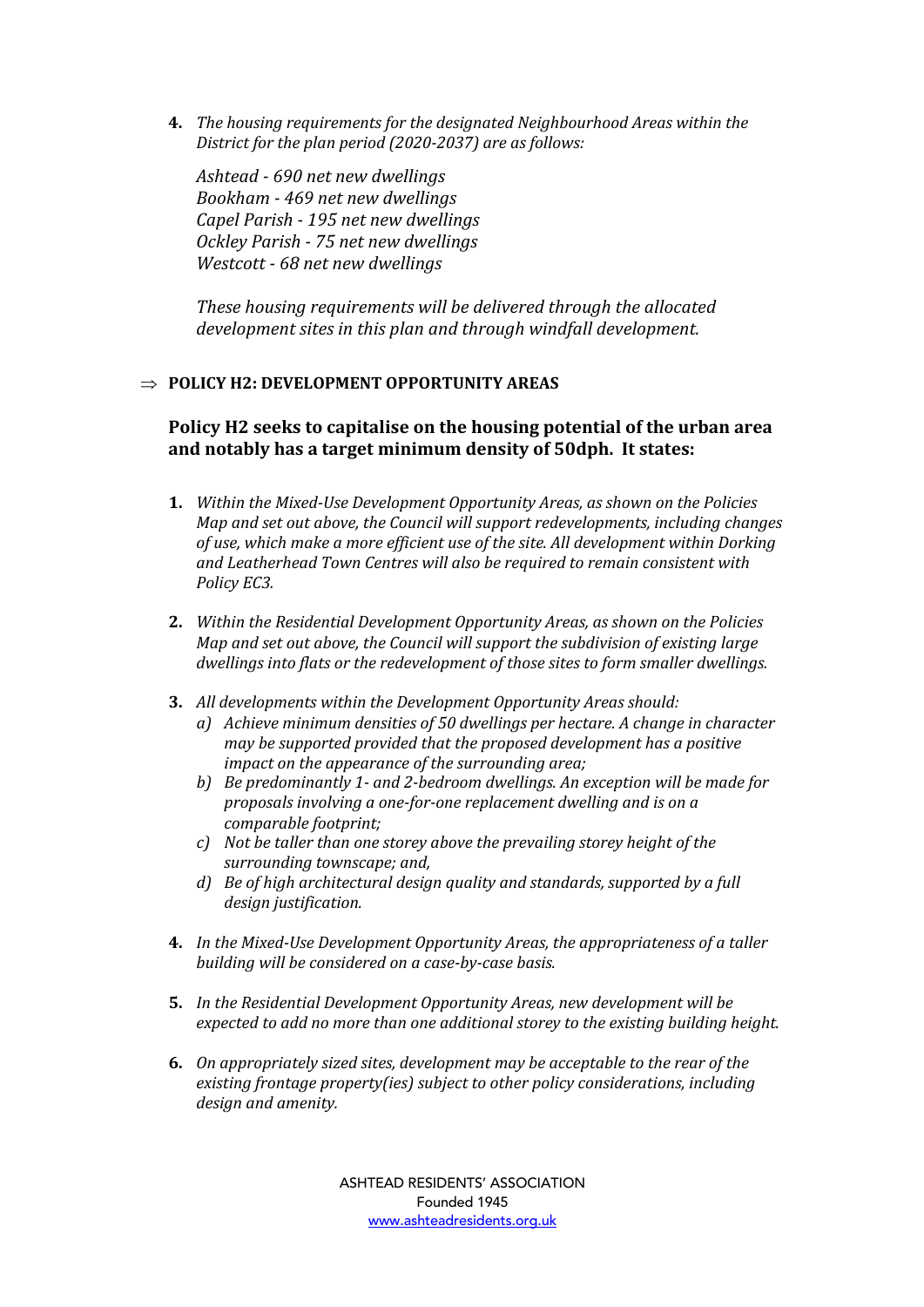**7.** *Where development proposals are located within or adiacent to Conservation Areas, or where they affect the setting of heritage assets, the proposals must conserve and, where possible, enhance the heritage assets.* 

### **Comment**

The key issue is thus whether 690 new dwellings in Ashtead is sustainable in terms of the existing infrastructure or whether such infrastructure can **be provided in a timely way in advance of the demand, thus maintaining a** sustainable community having regard to Paragraph 20 of the NPPF that requires sufficient provision of infrastructure.

## **THE REPRESENTATION**

Ashtead has taken the brunt of much development in Mole Valley District in recent years and this stretches the infrastructure provision. Notably traffic, health, schools and drainage are already at capacity and new development should not progress until these issues are addressed. There is no confidence that waiting until development occurs will not exacerbate these problems.

# **Traffic**

- During peak times and school runs, there is consistent congestion along the A24 to the Knoll Roundabout leading to drivers turning into Craddocks Avenue or Woodfield Lane and along Barnett Wood Lane down to the Plough Roundabout. Similar attempts to avoid the A24 lead to congestion along Ottways Lane which increases congestion around schools in the Grange Road area, which is further exacerbated by the traffic lights at the Grange Road/Ermyn Way/A24 crossroads.
- Traffic issues at A24/Ermyn Way/Grange Road crossroads were raised in our response to the Regulation 18 consultation. Paragraph 5.3.11 of the Strategic Highways Assessment states that operational changes to the Ermyn Way junction were carried out in 2010 and "*would need revisiting as part of any developments in the vicinity. The congested nature of the local road network* together with the existing sub-standard merge and diverge layouts are *considered an existing issue and not one that is exacerbated significantly by Mole Valley's proposed spatial strategy.*" However, given that the road layout and capacity is already a recognised problem area, there is no evidence that a timeline or plans exist to mitigate the issues.
- **Traffic congestion throughout Ashtead is made much worse when there is a** problem on the M25 – which can be at any time of day. M25 Junction 9 is on Highways England's worklist and the Strategic Highways Assessment states that "*the existing layout is already unable to cope with the current flows*". We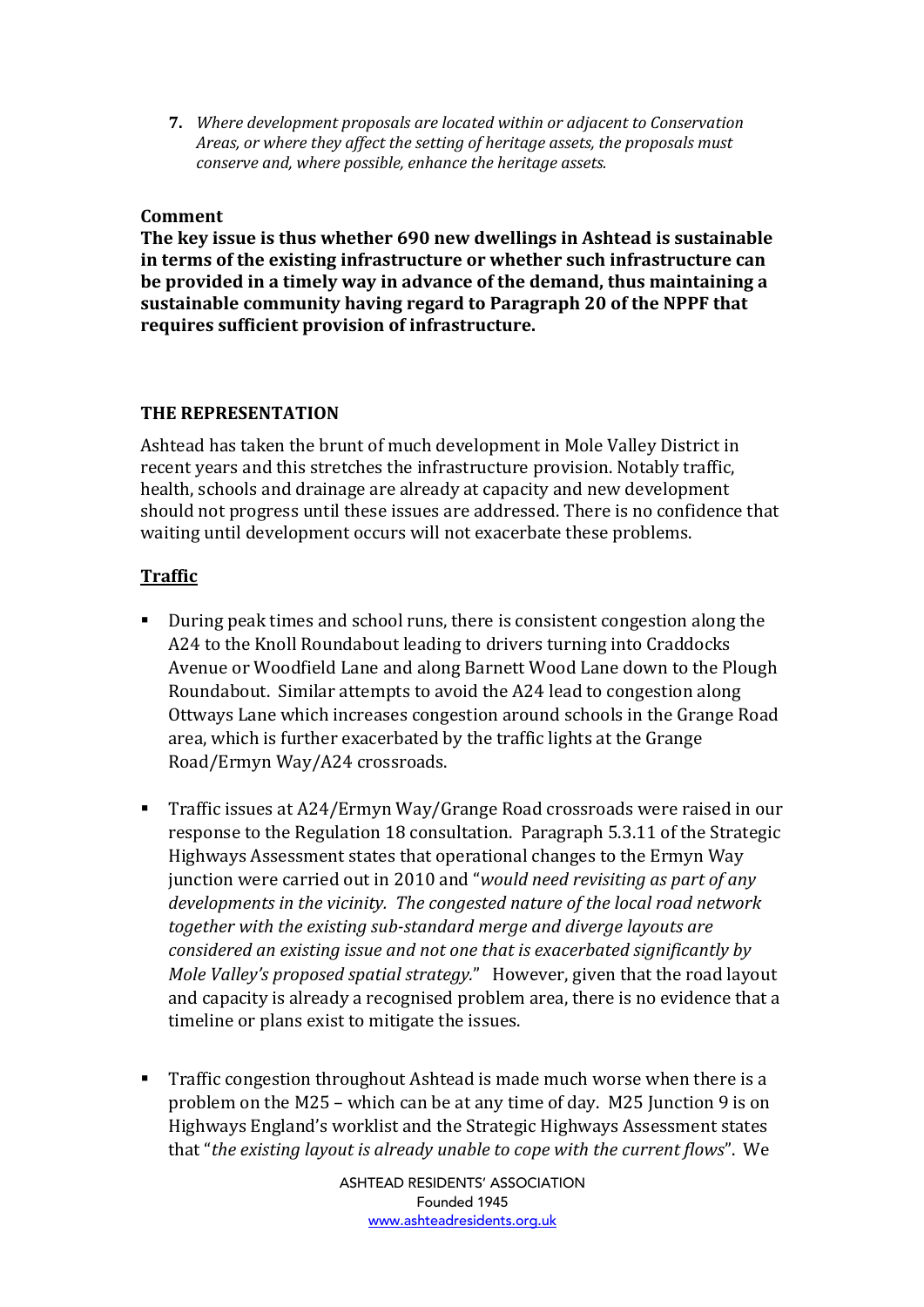understand that work will not begin on Junction 9 until the work on Junction 10 has been completed - possibly 10 years away.

## **Health Care Provision**

The following was stated about primary care provision in Ashtead in the 2015 Sustainability Appraisal that was carried out during the preparation of Ashtead's Neighbourhood Development Plan.

"There are two National Health surgeries in Ashtead, both of which are almost at full capacity.

The Gilbert House Surgery in Ashtead has 9,628 patients on its books of whom 9,147 (95%) reside in Ashtead. St Stephen's Surgery has 5,449 patients registered to the practice and of these 4,817 (88%) live in Ashtead. Between them, the two practices' lists cover all but 205 of Ashtead's total population as recorded in the *2011 census.*

Both practices have extended their premises in recent years to accommodate demand but although not planning to close their lists they are getting close to a *practical limit and in both cases their premises constrain further expansion.* 

*Ashtead's large elderly population have complex health needs and a high percentage of elderly patients require home visits, including those in Ashtead's Care* and Nursing homes, all adding to the pressure on the surgeries. The demand from this sector of the population will increase as more people live longer."

Since 2015, Ashtead's population has increased and both surgeries are under even greater pressure than before and have no capacity to increase their service provision. The GP practices were not directly consulted about their capability to cater for an increase in Ashtead's population and there is no clear indication how this is to be provided.

## **Schools**

Ashtead has 3 primary and 2 infants' schools and we are assured that there is capacity for more places - a planned expansion to turn Barnett Wood Infants School into a full primary was shelved a few years ago but can be reinstated if necessary.

Secondary schools may be a different issue. Given the overall level of development in North Mole Valley, we have concerns that the provision of secondary school places will not be sufficient to meet our needs locally and could result in our children being bussed out of the Ashtead and having to commute some distance in order to receive an education.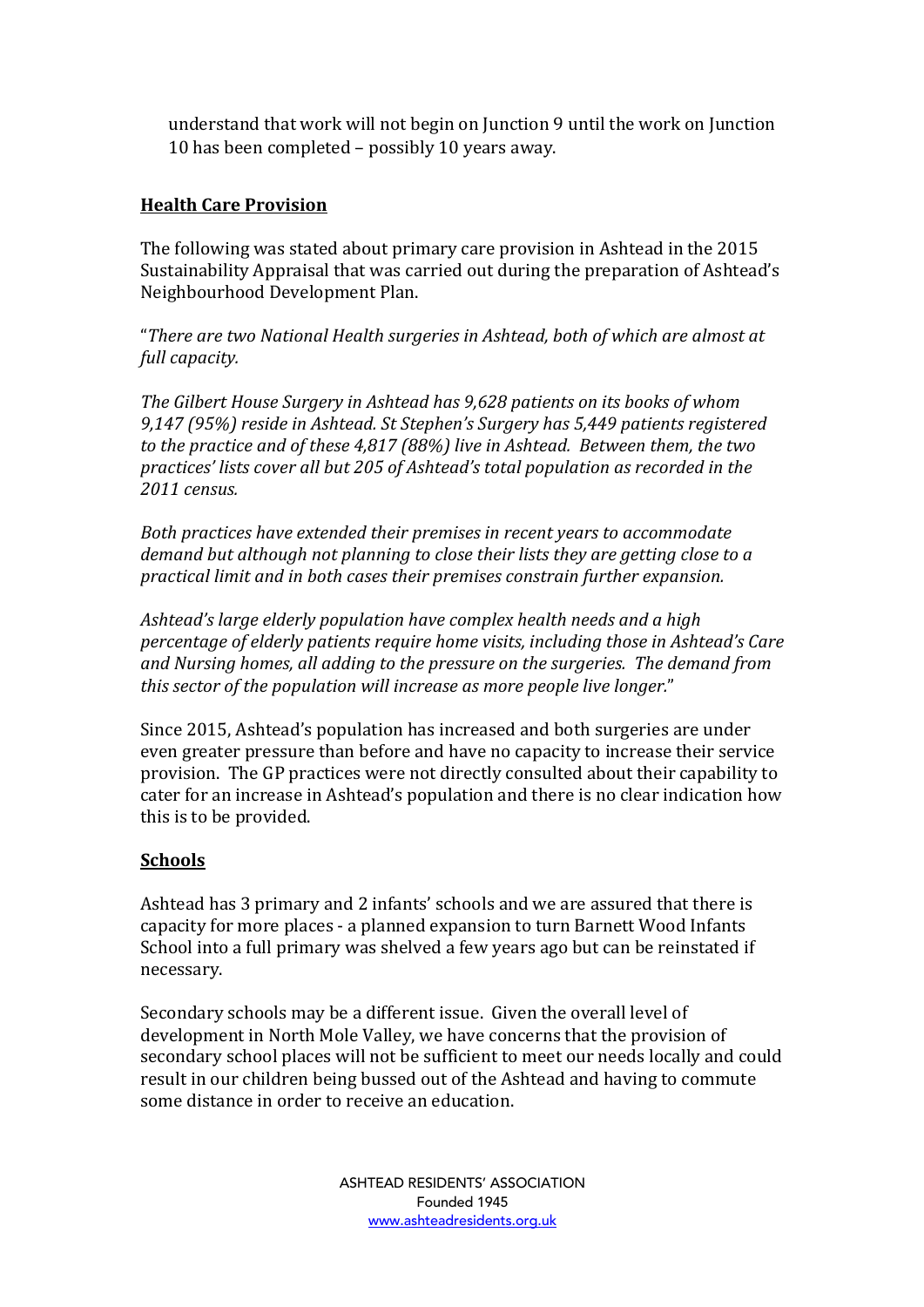## **Flooding**

In our Regulation 18 response, we raised the issue of flooding in The Murreys and along Barnett Wood Lane at its junction with Agates Lane.

The drainage issues in this very wet part of Ashtead were recognized in the original plans for The Murreys development in the early 1980s; those plans included the creation of two balancing ponds and a large network of soakaways and sewers to ensure that the flooding issues would be adequately addressed both for the new development and for neighbouring properties. In the event, 19 of the houses proposed to be built on the site were not constructed and the plans to address the acknowledged drainage needs were not fully implemented, including the omission of the second balancing pond.

There is a serious issue from surface water flooding in The Murreys due to runoff, not only from Murreys Court and the water that cascades down Agates Lane during heavy rainfall, but also from higher land in Ashtead. The persistency of heavy rainfall experienced in recent years has exacerbated the problem and residents have been taking measures to prevent water getting into their homes. A brook runs behind the houses on the eastern side, and towards the top of West Farm Avenue; during periods of heavy rainfall, the brook overflows, not only because of the rain but also from the water pouring into it from the balancing pond in Summerfield (off West Farm Avenue). The overflow from the brook cascades straight down into the Murreys and the homes there are caught between water overflowing both from the west and from the east: the drainage system simply cannot cope.

The drainage solution that was installed is not sufficient to address the surface water flooding issues, which will be exacerbated by, and also affect, any further development on the land in this area of Ashtead.

The effects of the poor drainage system are also evident in the flooding along Barnett Wood Lane and particularly at its junction with Agates Lane, on the eastern side of the proposed site. After heavy rainfall, Agates Lane becomes a watercourse, which not only puts houses towards the lower end of Agates Lane at risk but also creates a large flood pool at the junction with Barnett Wood Lane. Attempts have been made over the years to address this problem but without success and, with the heavy rainfall mentioned earlier, the problem simply grows in frequency and size.

Rainfall levels are forecast to increase in the coming years and will exacerbate surface water flooding in this area of Ashtead.